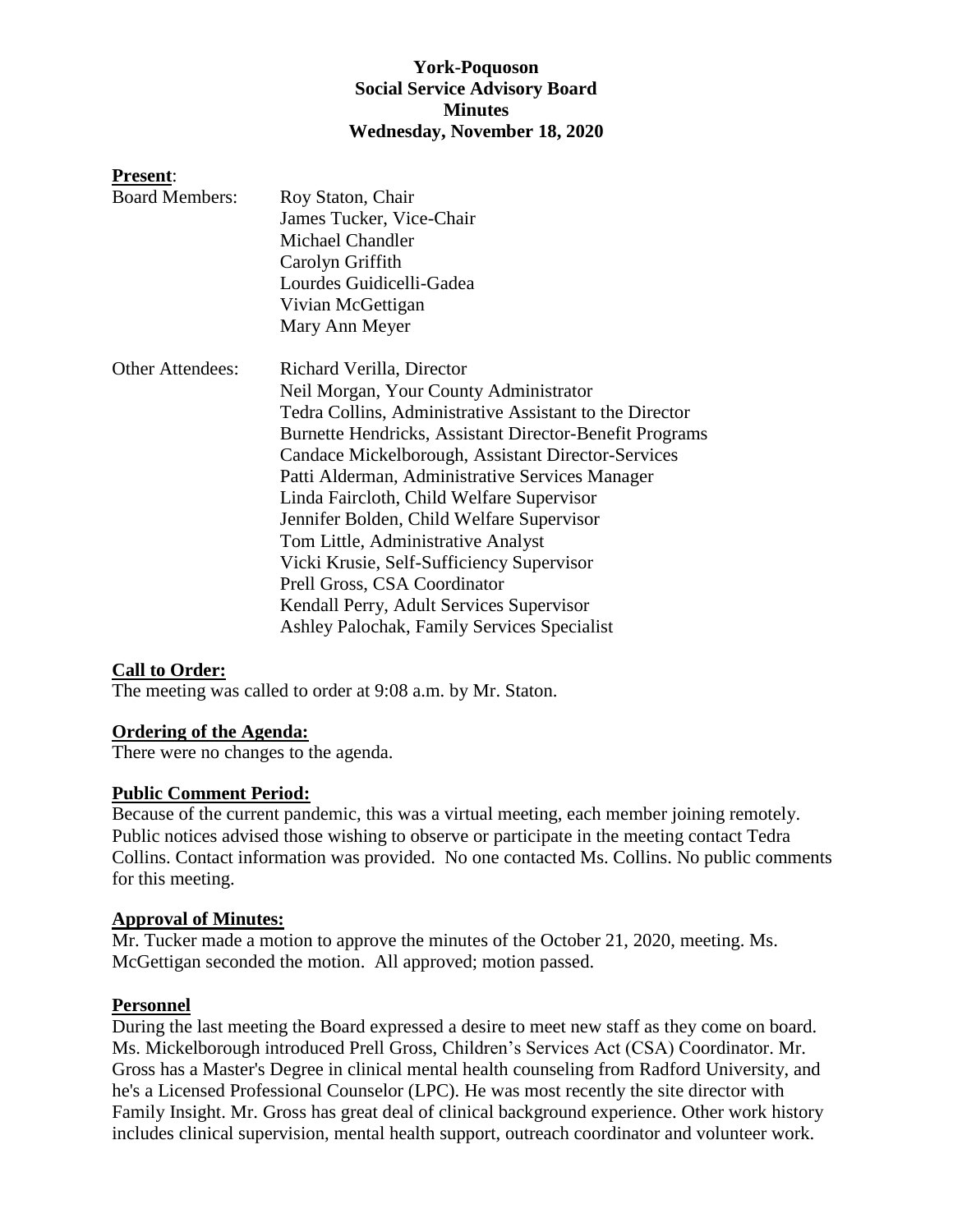Ms. Kendall Perry, Adult Services Supervisor introduced Ashley Palochak, Family Services Specialist. Ms. Palochak previously worked at the Center for Sexual Assault Survivors in Newport News and was a member of the Peninsula Elder Abuse Forensic Center. Two years ago she attended the Virginia Adult Protective Services annual conference as representative of the Center. Ms. Palochak has a Bachelor's Degree and a Master's Degree in social work. She resides in Poquoson.

### **Presentation:**

Ms. Patti Alderman, Administrative Services Manager, presented an overview of the Administrative Services Division. She is celebrating her fortieth year here at York-Poquoson. The Administrative support staff is comprised of employees that work with all divisions of the agency. The agency employs 15 support staff members with over one-hundred and fifty years of local social services experience.

This presentation was divided into four categories, general, financial, benefits and service administration. Each of these areas has its own unique support needs. General administration provides our office support work, and two workers perform some direct client services, including transportation of foster children and elderly adults.

All applications for benefits are initially processed by a benefit support staff. All fiscal functions including payroll, monthly reporting, receipts, accounts payable, check processing and receivables are written and verified by support staff. Child and Adult Protective Services investigation records are initiated by support staff. Basically for all persons contacting the agency by phone or in person, thru first point of contact is an administrative support staff. They are truly the hands, eyes and the face of our agency.

## **Old Business:**

#### **Director Position Recruitment & Selection:**

Mr. Morgan reported that the director selection process is essentially complete. Mr. Morgan thanked the selection committee that included Dr. James Tucker and Vivian McGettigan, Advisory Board members, Amy Etheridge, Human Resources Director, Peter Gezzi, Virginia Department of Social Services, and Rick Verilla. The selection committee interviewed four applicants and they referred two for the Administrative Board to interview.

Administrative Board were very excited about one of those applicants, Margaret Mack-Yaroch. Ms. Mack-Yaroch currently in behavioral health at Southeastern Training Center. She has a twenty year history in program management, and she demonstrated a deep understanding of our Social Services department, including metrics as compared to other local departments. Ms. Mack-Yaroch arrives with a sense of the strength of our staff and the importance of maintaining a strong workforce. Her energy and enthusiasm for the task, level of research, and the understanding of the agency gave the board confidence that she is a capable leader.

The Administrative Board later today will officially appoint Ms. Mack-Yaroch as director. She has tentatively accepted and begin on December 14<sup>th</sup>.

#### **Local Board Member Pre-Service Agreement:**

A friendly reminder that board members are to complete the Pre-Service Agreement form and return it to the director. It can be return electronically or as a hard copy.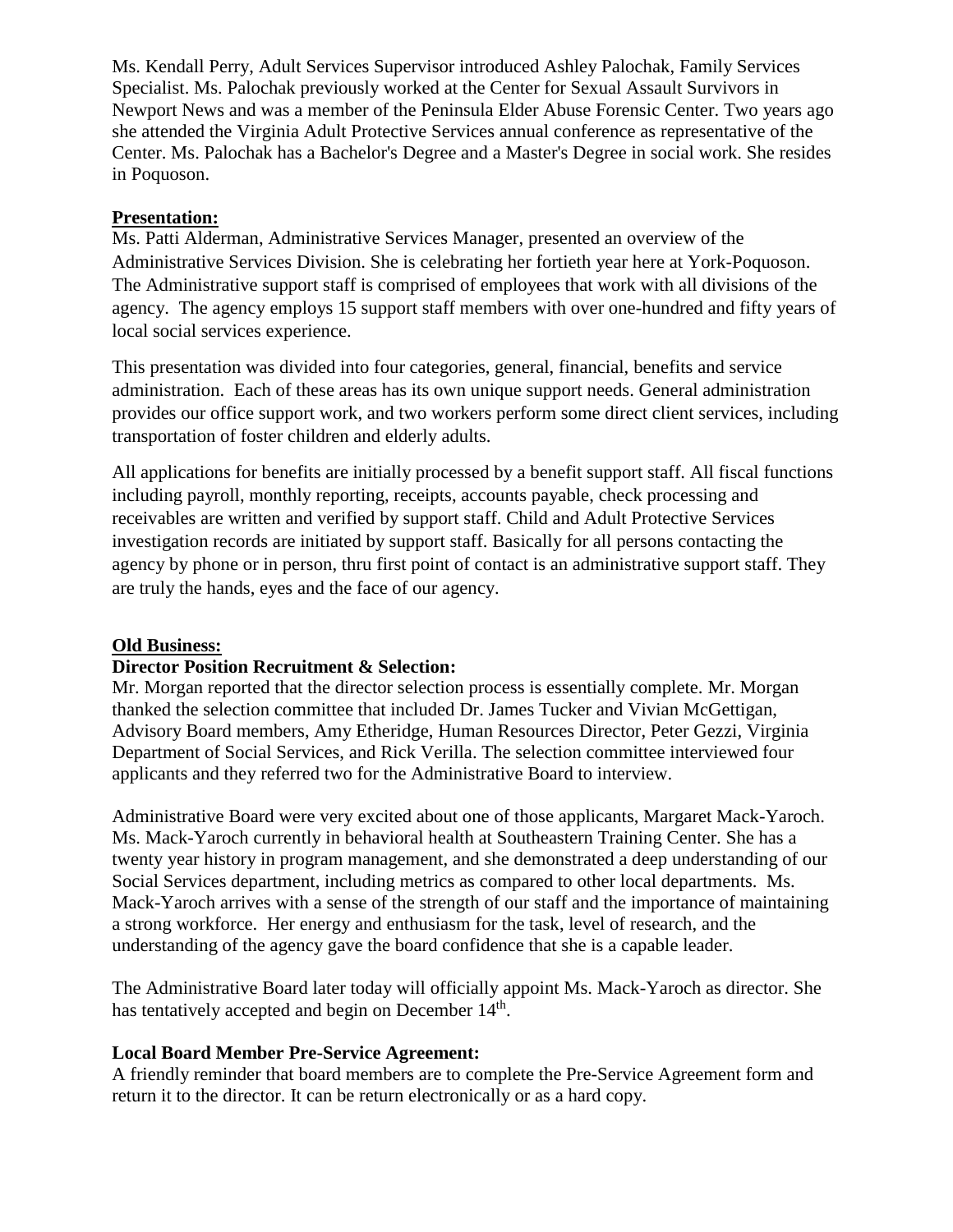Board members have access to the Virginia Learning Center. Ms. Collins forwarded login information to each member. The Learning Center offers a variety of webinars and courses in addition to those on your pre-service agreement.

## **New Business:**

## **Kinship Navigator Grant Renewal:**

Two years ago James City County DSS, Williamsburg DSS, and YPDSS jointly applied for a grant funding support services to relatives and "fictive" kin providing full time care to children/youth. James City DSS serves as the fiscal agent and employs a part time case manager. This program has been very successful and the agencies applied for an extension. Virginia Department of Social Services renewed the grant. No local match is required.

The half time case manager works with individual families, helping them to navigate various systems, including schools, healthcare and mental health. In addition, the Kinship navigator provides training for kin and the professional community. This position is cost effective by preventing foster care placements that are more costly in dollars as well as emotional well-being.

## **40 Hour Work Week Effective January 1, 2021:**

On October 21 the Administrative Board approved expanding the DSS work week from 37 ½ hours to 40 hours effective January 1, 2021. Staff will receive a 5% pay increase on January 1. The work day will be 8 hours with a mandatory 45 minute lunch break. Accrued leave will also increase January 1 reflect a forty hours work week.

Flex time options, switchboard hours and other coverage related details, are currently under consideration. These issues will be decided by January 1. The switchboard currently operates 8:00 to 4:00. Most county offices, open at 8:15 until 5:00.

Mr. Morgan gave the perspective of the Administrive Board on flex time and altered schedules. They should be consistent with the director's prerogative in making sure they are aligned with county departments.

# **Office Re-Opening:**

The office is now reopened to the public. Staff is still encouraged to limit face-to-face interaction, doing business online, by mail, and by telephone as much as possible. County staff sanitize high-contact areas (door knobs, railings, vending machines etc.) twice daily.

These first several weeks have been relatively uneventful. Currently, a minimum of 4 frontline staff for benefits, services and administration are required. Supervisory coverage is proportional. There are more than the minimum required staff in the office on most working days. Since reopening the agency has expended from approximately 15 percent to approximately 50 percent of the staff in the office. COVID numbers and in-office customers will dictate future adjustments.

# **Statistical Reports:**

Mr. Verilla reviewed statistical reports.

# **Director's Report**:

The Code of Virginia requires that the Advisory Board meet no less that every other month and the Administrative Board attend a minimum of four of those meetings. Because this board was newly formed, and most members are new, the decision was made to meet once a month. December will be the last meeting for 2020.